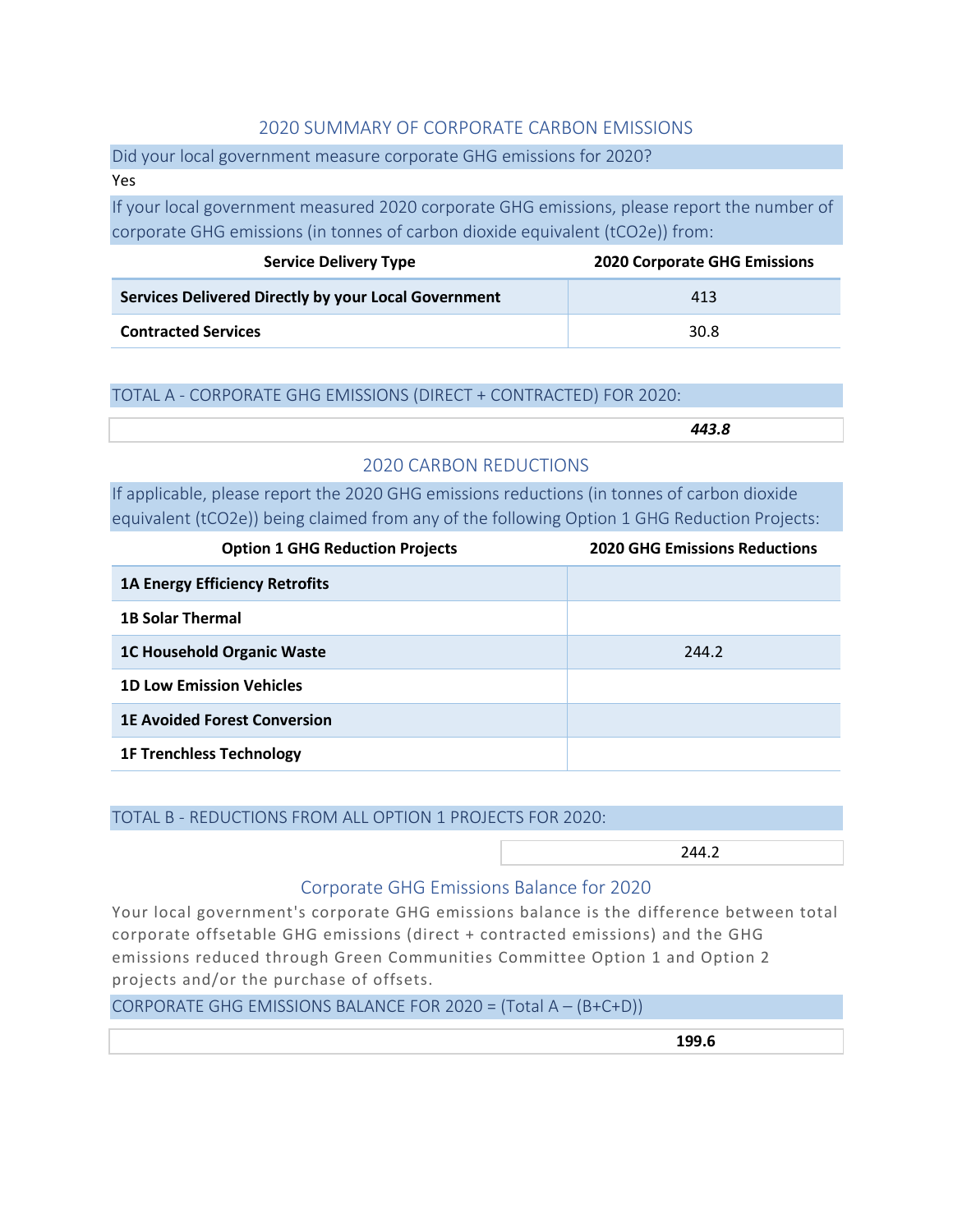

# 2020 BC Traditional Services GHG Inventory

| <b>Reporting Entity:</b>           | City of Colwood                                                                                                           |
|------------------------------------|---------------------------------------------------------------------------------------------------------------------------|
| <b>Reporting Year:</b>             | Calendar Year 2020                                                                                                        |
| Inventory Scope:                   | BC Traditional Services Inventory "TSI"                                                                                   |
| <b>Quantification Methodology:</b> | 2020 B.C. Best Practices Methodology for Quantification GHG Emissions,<br>Local Governments & Public Sector Organizations |
| System Support:                    | SoFi GHG Reporting by GHG Accounting Services                                                                             |
| Data collection:                   | City of Colwood                                                                                                           |
| Data Entry:                        | Data Upload                                                                                                               |



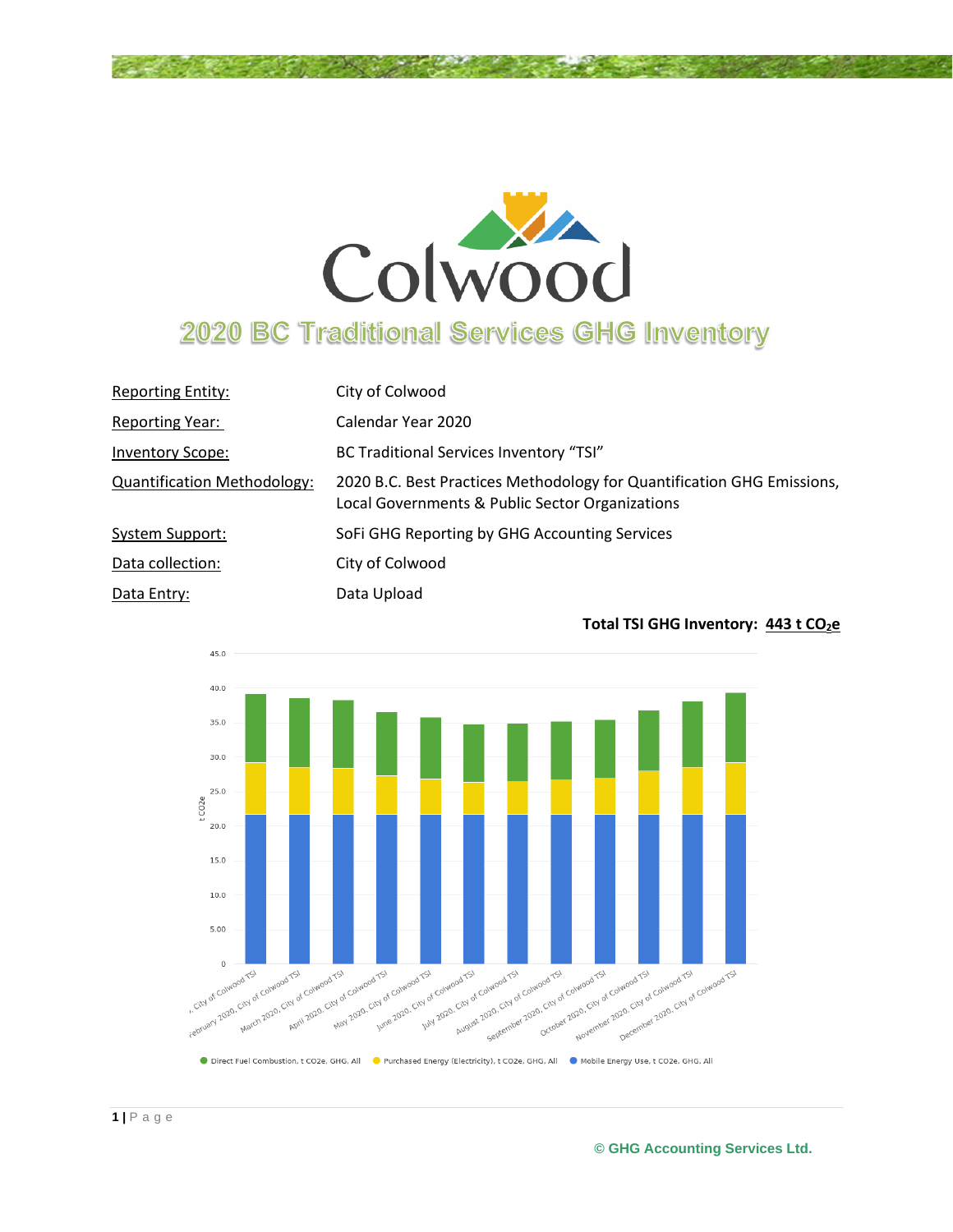

## **Total Energy Consumption by Energy Type for Traditional Services Inventory:**

|                                    | <b>City of Colwood TSI</b> |  |
|------------------------------------|----------------------------|--|
| <b>Natural Gas Stationary [GJ]</b> | 2,222                      |  |
| Propane [I]                        | 666                        |  |
| Electricity [kWh]                  | 1,782,199                  |  |
| Gasoline [I]                       | 35,494                     |  |
| Diesel [I]                         | 65,972                     |  |
| Biodiesel (B100) [I]               | 539                        |  |

## **Category 1:**

|                               | <b>City of Colwood TSI</b> |         |          |                |                                                      |
|-------------------------------|----------------------------|---------|----------|----------------|------------------------------------------------------|
|                               | GJ, Energy                 | ਾ t CO∍ |          | $tCHa$ $t N2O$ | $\mathsf{t}$ t CO <sub>2</sub> e, GHG,<br>Category 1 |
| <b>Direct Fuel Combustion</b> | 2.222                      | 110     | 0.002222 | 0.001999       | 111                                                  |

**Category 2:**

|                                          | <b>City of Colwood TSI</b> |                                                |
|------------------------------------------|----------------------------|------------------------------------------------|
|                                          | kWh                        | t CO <sub>2</sub> e, GHG,<br><b>Category 2</b> |
| <b>Purchased Energy</b><br>(Electricity) | 1,782,199                  | 71                                             |

**Category 3:**

|                   | <b>City of Colwood TSI</b> |                   |                          |          |                                                                         |
|-------------------|----------------------------|-------------------|--------------------------|----------|-------------------------------------------------------------------------|
|                   | GJ, Energy                 | t CO <sub>2</sub> | <b>t</b> CH <sub>4</sub> |          | $\mathsf{I}$ t N <sub>2</sub> O t CO <sub>2</sub> e, GHG,<br>Category 3 |
| Mobile Energy Use | 3,805                      | 249               | 0.023545                 | 0.037235 | 261                                                                     |

## **Biogenic GHG Emissions:**

|                               | <b>City of Colwood TSI</b> |                       |                      |
|-------------------------------|----------------------------|-----------------------|----------------------|
|                               | t Bio CH <sub>4</sub>      | t Bio CO <sub>2</sub> | t Bio CO $_2$ e, GHG |
| <b>Direct Fuel Combustion</b> |                            |                       |                      |
| Mobile Energy Use             | 1.95                       | 10.6                  | 10.5                 |
| Total                         | 1.95                       | 10.6                  | 10.5                 |

### **Totals by Service Delivery:**

|      | <b>Delivered Directly</b> | <b>Contracted</b>                                               | \Total \ |
|------|---------------------------|-----------------------------------------------------------------|----------|
|      |                           | $t$ CO <sub>2</sub> e, GHG, All $t$ CO <sub>2</sub> e, GHG, All |          |
| 2020 | 413                       | 30.8                                                            | 443      |